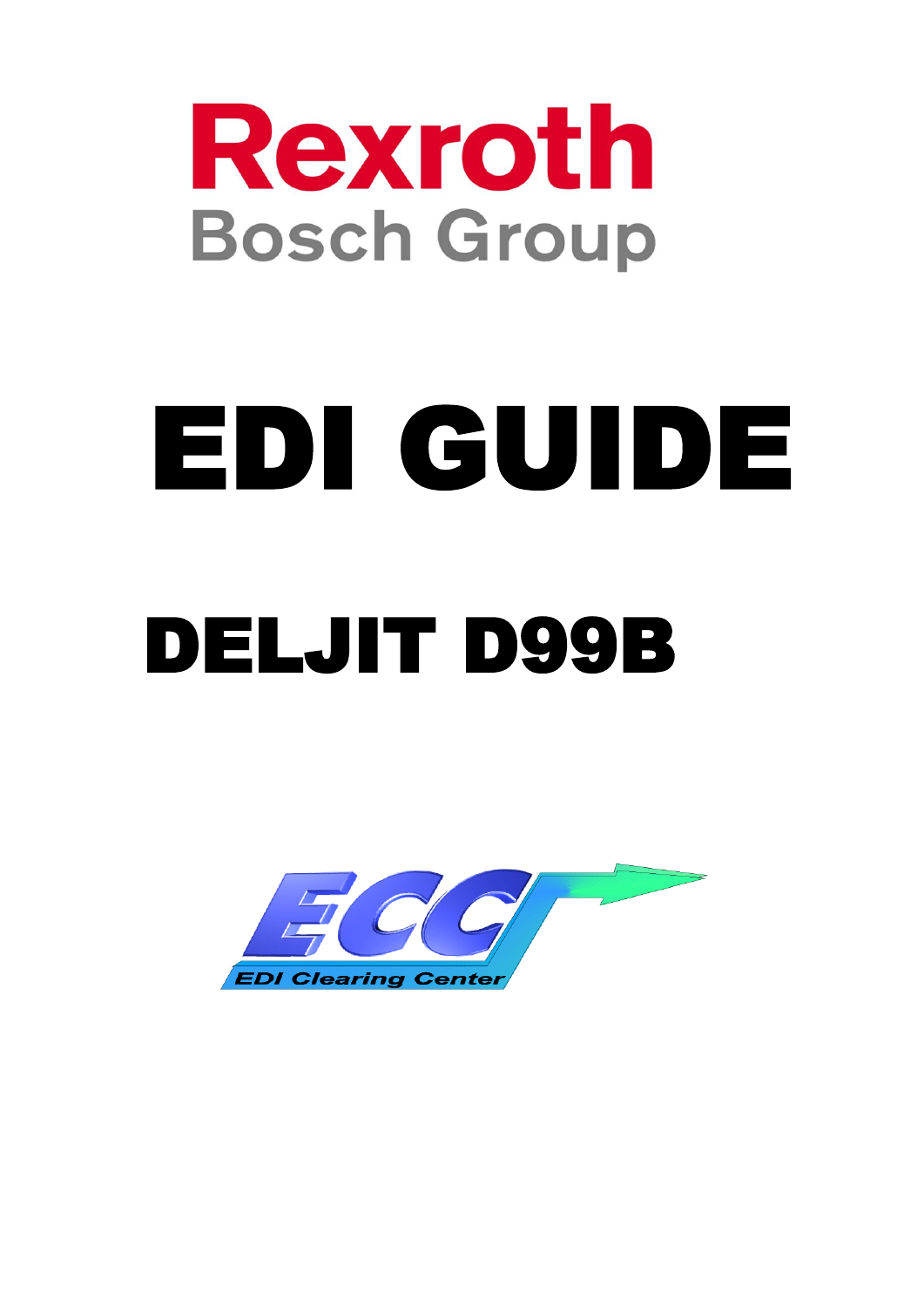



## **Who should read this document?**

This document is for EDI-administrators who will implement this EDI-guide to be able to sent EDIFACT DELJIT D 99 B to Bosch Rexroth AG.

#### **Explanation of usage:**

First of all, the usage of each segment has to be considered, so if a segment is mandatory (M), it has to appear in the data file.

It might happen, that a segment itself is optional (O), but the elements wihtin the segment are declared as mandatory. This means, it is not required that the segment is included, but as soon as the segment is in data file, the mandatory fields must be filled.

The same procedure has to be applied to segment groups and segements: A segment group can be optional, while the contained segments are mandatory. In this case all mandatory segments of a segment group has to apear in the data file, if you decide to use this segment group.

In case that in a segment describtion is listed more than one segement group, you have to read them from bottom to top. The first segment group is that group which contains the segment. The next segment group above is the segment group which contains the previous segment group.

The request of certain segment groups, segments or fields may differ from the describtion of DELJIT D99B like it is distributed from the UNECE. We have changed the request of some elements from optional to mandatory as they are important for our processes.

The letters M and respectivly O indicate the status of application: Mandatory (M), respectivly Optional (O).

If you have questions to this guide, send an e-mail to: **SupportSales.EDI@de.bosch.com**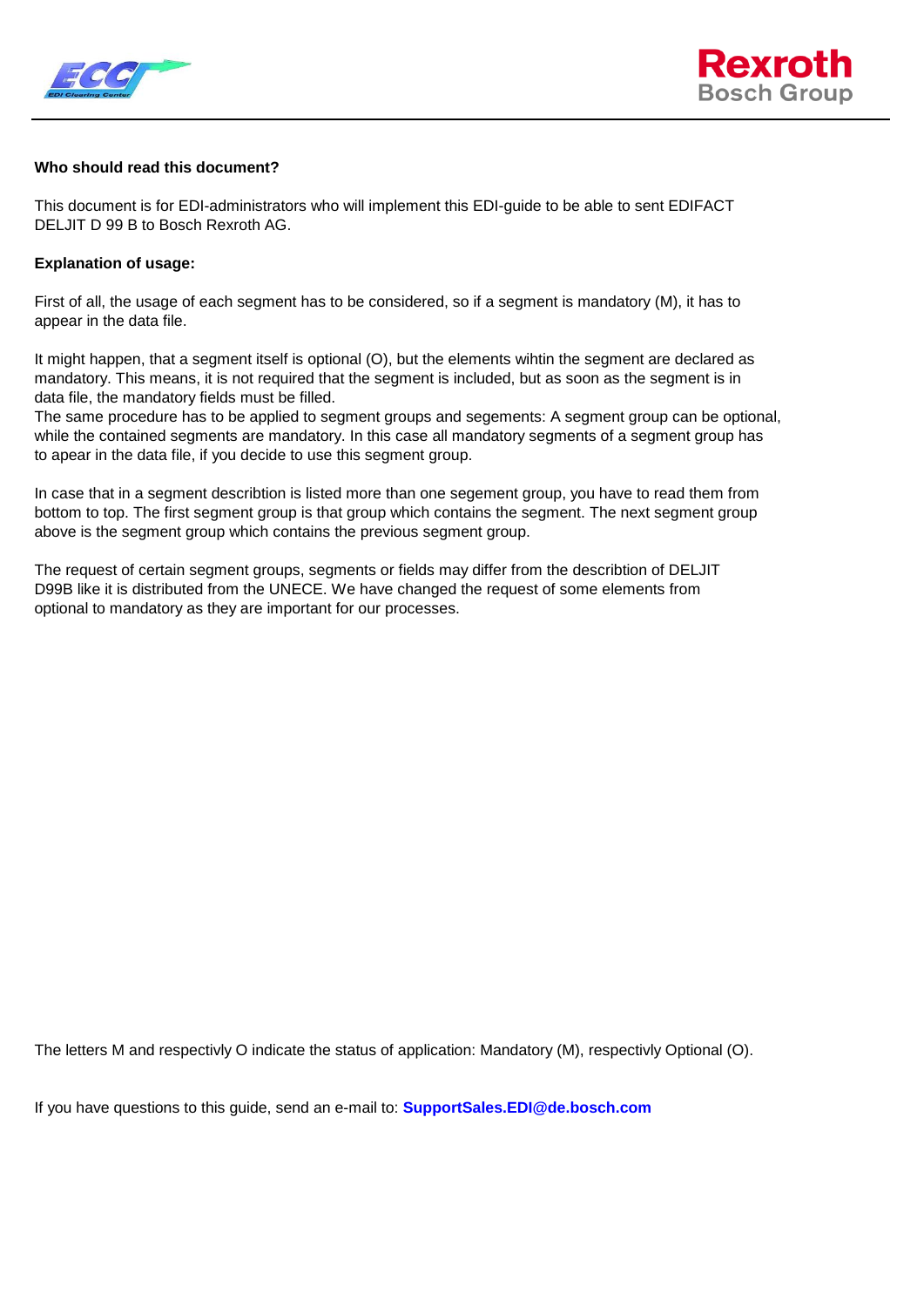



| <b>Segment</b> | <b>Content</b>            |         | M/O Length     | <b>Segment Segment Segment Segment</b><br>group | group | group          | group                    |
|----------------|---------------------------|---------|----------------|-------------------------------------------------|-------|----------------|--------------------------|
| <b>UNB</b>     | Interchange header        | M       | 1              |                                                 |       |                |                          |
| <b>UNH</b>     | Message header            | M       | 1              |                                                 |       |                |                          |
| <b>BGM</b>     | Beginning of message      | M       | 1              |                                                 |       |                |                          |
| <b>DTM</b>     | Date/time/period          | M       | 10             |                                                 |       |                |                          |
|                | Segment group 2           | $\circ$ | 20             |                                                 |       |                | $\overline{2}$           |
| <b>NAD</b>     | Name and address          | M       | 1              |                                                 |       |                | $\overline{c}$           |
|                |                           |         |                |                                                 |       |                | $\overline{c}$           |
|                | Segment group 4           | M       | 9999           |                                                 |       |                | $\overline{\mathbf{4}}$  |
| <b>SEQ</b>     | Sequence details          | M       | 1              |                                                 |       |                | 4                        |
|                |                           |         |                |                                                 |       |                | 4                        |
|                | Segment group 7           | $\circ$ | 9999           |                                                 |       | 7              | $\overline{\mathcal{A}}$ |
| <b>LIN</b>     | Line item                 | M       | 1              |                                                 |       | 7              | 4                        |
|                |                           |         |                |                                                 |       | 7              | 4                        |
|                | Segment group 8           | $\circ$ | 5              |                                                 | 8     | $\overline{7}$ | 4                        |
| <b>RFF</b>     | Reference                 | M       | 1              |                                                 | 8     | $\overline{7}$ | 4                        |
|                |                           |         |                |                                                 |       | 7              | 4                        |
|                | Segment group 10          | $\circ$ | 5              |                                                 | 10    | 7              | 4                        |
| <b>LOC</b>     | Place/location identifier | M       | 1              |                                                 | 10    | 7              | $\overline{\mathcal{A}}$ |
|                |                           |         |                |                                                 | 10    | $\overline{7}$ | 4                        |
|                |                           |         |                |                                                 |       | $\overline{7}$ | 4                        |
|                | Segment group 12          | O       | 100            |                                                 | 12    | 7              | 4                        |
| <b>QTY</b>     | Quantity                  | M       | 1              |                                                 | 12    | 7              | 4                        |
| <b>DTM</b>     | Date/time/period          | O       | $\overline{a}$ |                                                 | 12    | $\overline{7}$ | 4                        |
|                |                           |         |                |                                                 | 12    | $\overline{7}$ | 4                        |
|                | Segment group 13          | $\circ$ | $\overline{5}$ | 13                                              | 12    | $\overline{7}$ | 4                        |
| <b>RFF</b>     | Reference                 | M       | 1              | 13                                              | 12    | $\overline{7}$ | 4                        |
| <b>UNT</b>     | Message trailer           | M       | 1              |                                                 |       |                |                          |
| <b>UNZ</b>     | Interchange trailer       | M       | 1              |                                                 |       |                |                          |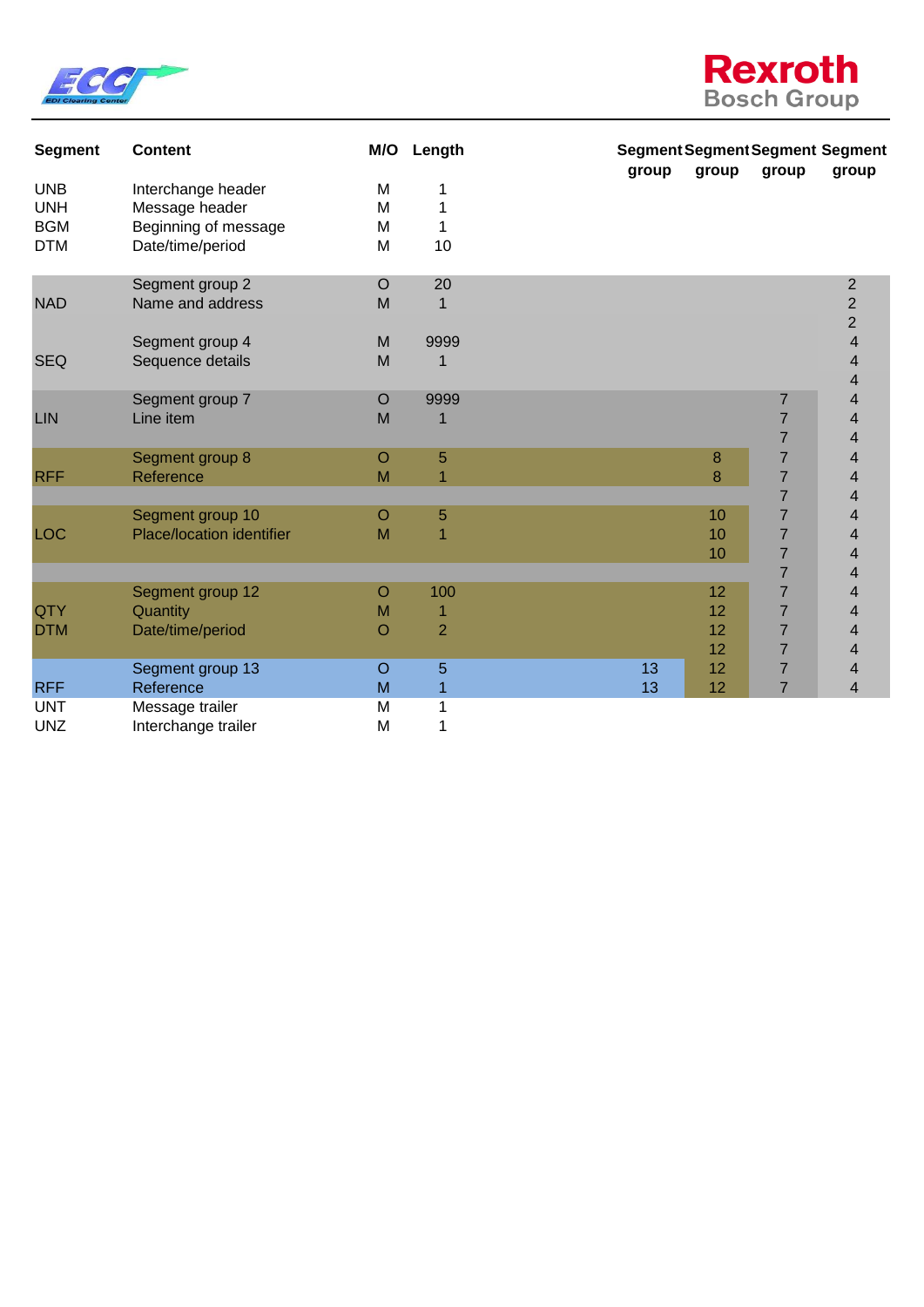



| <b>UNB</b>  | <b>Interchange Header</b>                              | M       | 1 |         |                                                      |
|-------------|--------------------------------------------------------|---------|---|---------|------------------------------------------------------|
|             | Function To start, identify and specify an interchange |         |   |         |                                                      |
| <b>S001</b> | <b>SYNTAX IDENTIFIER</b>                               | M       | 1 |         |                                                      |
| <b>S003</b> | <b>INTERCHANGE RECIPIENT</b>                           | M       | 1 |         |                                                      |
|             | 0010 Recipient Identification                          | М       |   |         | an35 recipient id                                    |
|             | 0007 Partner identification                            | M       |   | an. $4$ | recipient partner id                                 |
|             | 0014 Routing adress                                    | O       |   | an14    |                                                      |
|             |                                                        |         |   |         |                                                      |
| <b>S004</b> | <b>DATE/TIME OF PREPARATION</b>                        | M       | 1 |         |                                                      |
| 0017 Date   |                                                        | м       |   | n.6     | YYMMDD                                               |
|             | 0019 Time                                              | M       |   | n.A     | <b>HHMM</b>                                          |
|             |                                                        |         |   |         |                                                      |
| 0020        | <b>INTERCHANGE CONTROL REFERENCE</b>                   | M       | 1 |         | an14 unique reference assigned by<br>sender (e.g. 2) |
| 0026        | <b>APPLICATION REFERENCE</b>                           | O       | 1 | an14    |                                                      |
|             |                                                        |         |   |         |                                                      |
| 0029        | PROCESSING PRIORITY CODE                               | $\circ$ | 1 | an.1    |                                                      |
|             |                                                        |         |   |         |                                                      |
| 0031        | <b>ACKNOWLEDGEMENT REQUEST</b>                         | O       | 1 | n.1     |                                                      |
|             |                                                        |         |   |         |                                                      |
| 0032        | <b>COMMUNICATIONS AGREEMENT ID</b>                     | O       | 1 | an35    |                                                      |
|             |                                                        |         |   |         |                                                      |
| 0035        | <b>TEST INDICATOR</b>                                  | O       | 1 | ln.1    |                                                      |

**Example: UNB+UNOC:3+ECCREX:ZZ+123456:AB+120817:1058+2'**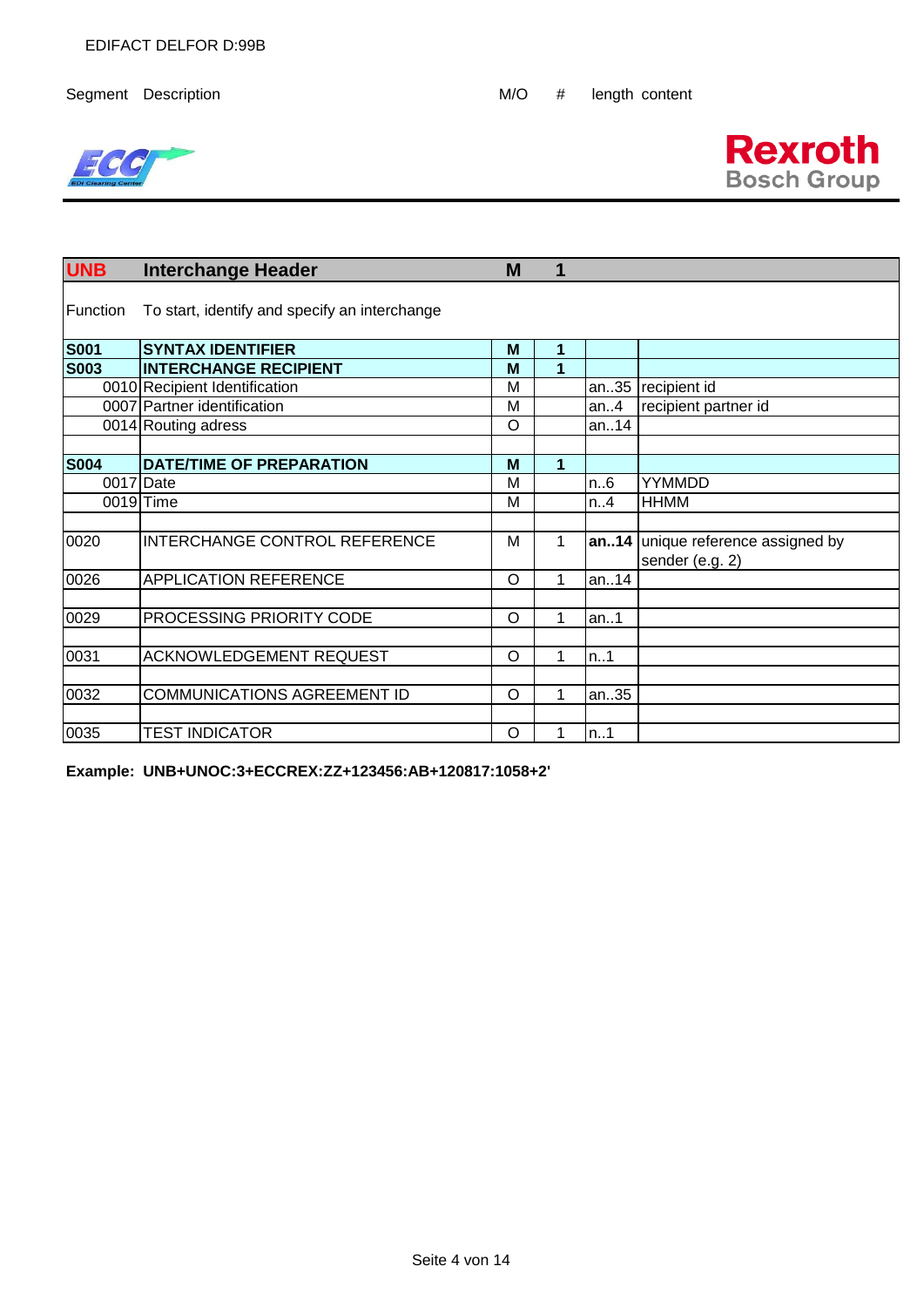

| <b>UNH</b>  | <b>Message header</b>                             | M |   |        |                                       |
|-------------|---------------------------------------------------|---|---|--------|---------------------------------------|
|             | Function: To head, identify and specify a message |   |   |        |                                       |
| This (0062  | MESSAGE REFERENCE NUMBER                          | м |   |        | an14 Contains a unique alphanumerical |
|             | DELJIT D 99 B to Bosch Rexroth AG.                |   |   |        | identification of a message           |
|             |                                                   |   |   |        |                                       |
| <b>S009</b> | <b>MESSAGE IDENTIFIER</b>                         | M | 1 |        |                                       |
|             | 0065 Message type                                 | м |   | an.6   | <b>DELJIT</b>                         |
|             | 0052 Message version number                       | м |   | an3    | ID                                    |
|             | 0054 Message release number                       | М |   | an.3   | 99B                                   |
|             | 0051 Controlling agency                           | м |   | an $2$ | UN                                    |
|             | 0057 Association assigned code                    | O |   | an $6$ |                                       |
|             |                                                   |   |   |        |                                       |
| 0068        | <b>COMMON ACCESS REFERENCE</b>                    | O |   | an35   |                                       |
|             |                                                   |   |   |        |                                       |
| <b>S010</b> | <b>STATUS OF THE TRANSFER</b>                     | O |   |        |                                       |
|             | 0070 Sequence of transfers                        | М |   | n.2    |                                       |
|             | 0073 First and last transfer                      | O |   |        |                                       |

**Example: UNH+00002406000001+DELJIT:D:99B:UN'**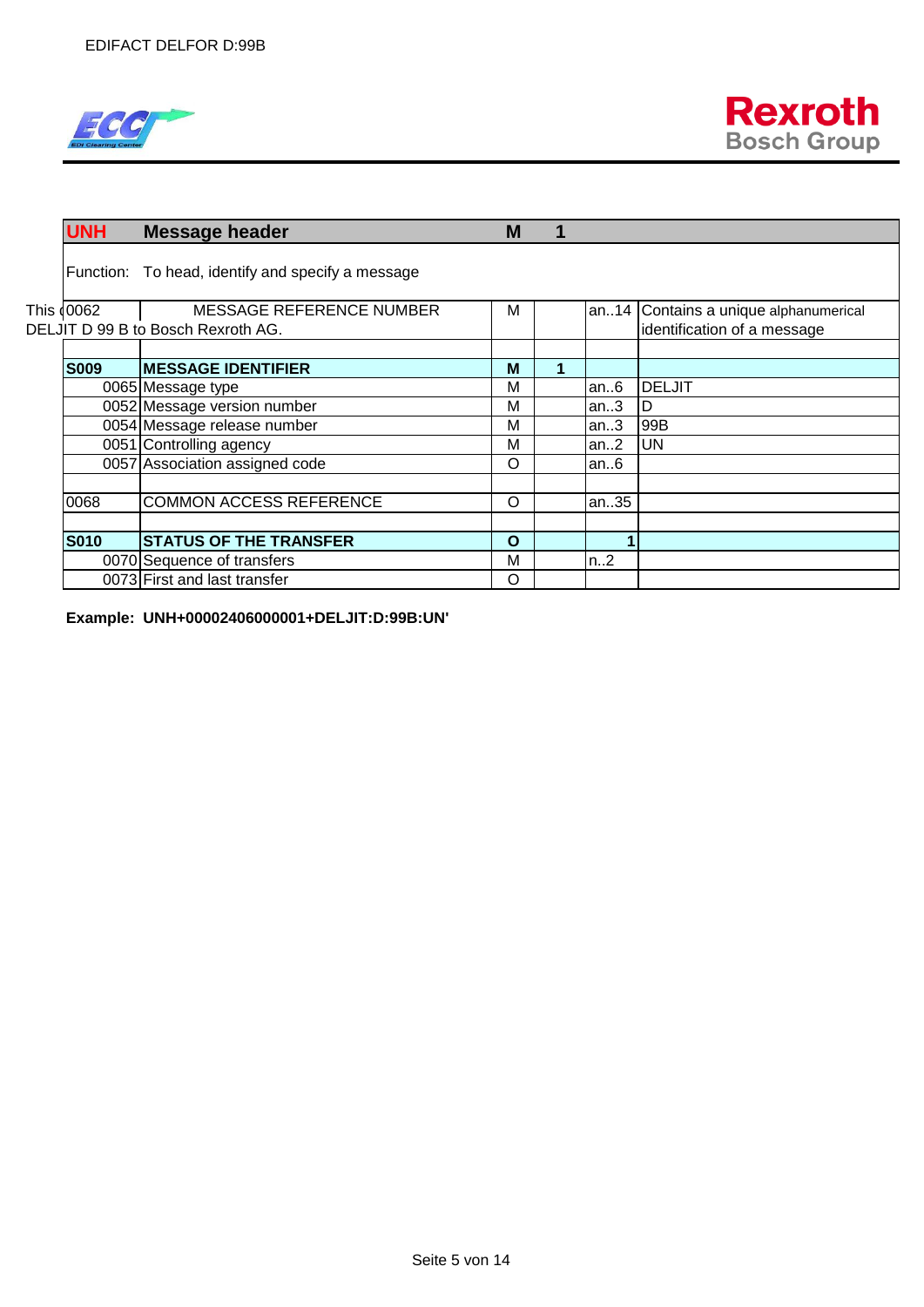

| <b>BGM</b>       | <b>BEGINNING OF MESSAGE</b>                                                                      | M |  |                                   |
|------------------|--------------------------------------------------------------------------------------------------|---|--|-----------------------------------|
|                  | Function: To indicate the type and function of a message and to transmit the identifying number. |   |  |                                   |
| <b>C002</b>      | <b>DOCUMENT/MESSAGE NAME</b>                                                                     | M |  |                                   |
| 1001             | Document name code                                                                               | M |  | an3 $ 288 = KANBAN$ schedule      |
|                  |                                                                                                  |   |  |                                   |
| C <sub>106</sub> | <b>IDOCUMENT/MESSAGE IDENTIFICATION</b>                                                          | M |  |                                   |
| 1004 <b>1</b>    | Document/message number                                                                          | M |  | an35 Prod.synchr. document number |
|                  |                                                                                                  |   |  |                                   |

**Example: BGM+288+0000001111'**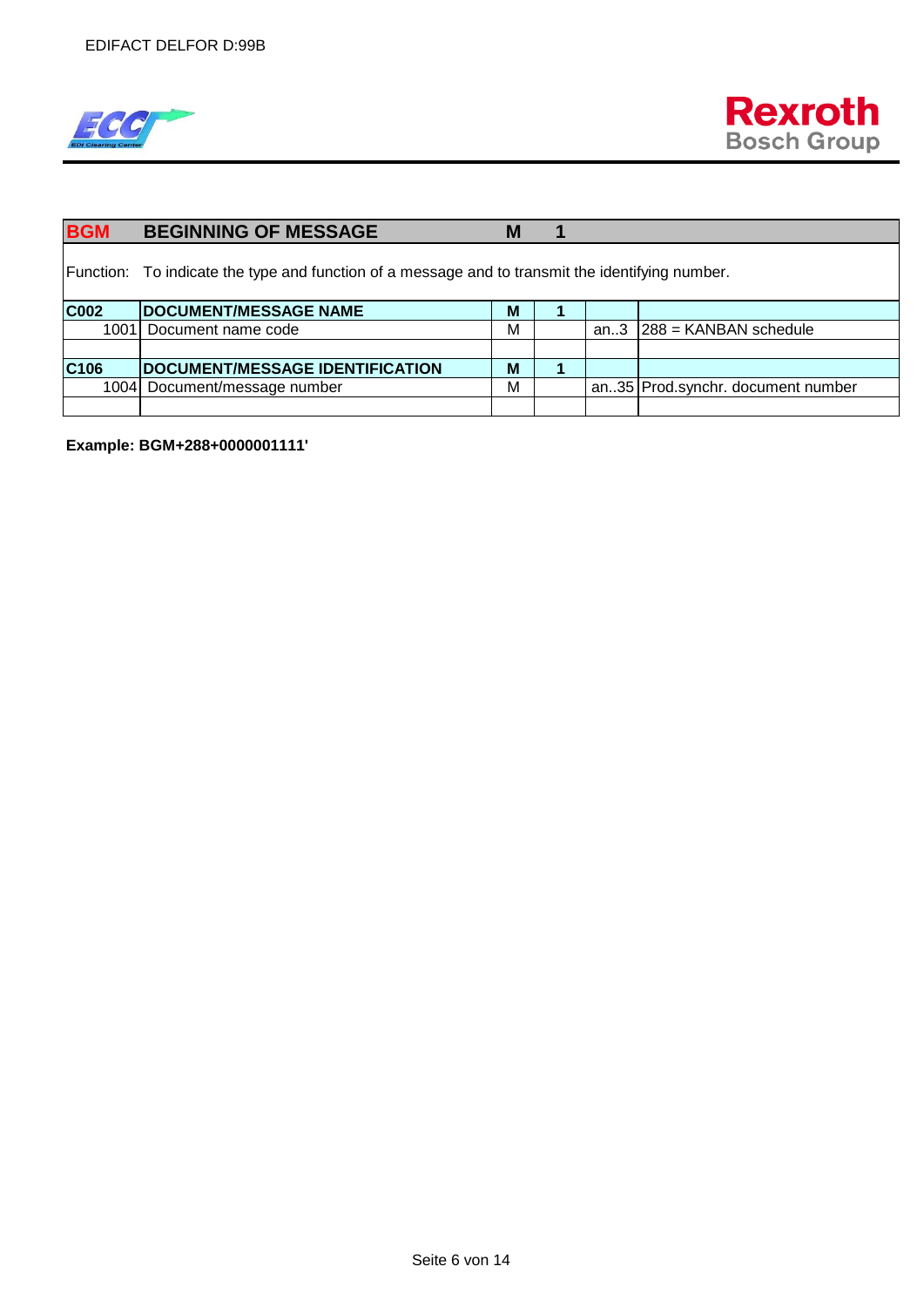



# **DTM DATE/TIME/PERIOD M 10**

If you Function: To specify date, and/or time, or period.

| <b>C507</b> | <b>IDATE/TIME/PERIOD</b>                      | M |            |                                   |
|-------------|-----------------------------------------------|---|------------|-----------------------------------|
|             | 2005 Date/time/period function code qualifier | M |            | an3 $137$ = document/message date |
|             | 2380 Date/time/period value                   |   | an35 Idate |                                   |
|             | 2379 Date/time/period format code             |   |            | an3   203 = CCYYMMDDhhmm          |

**Example: DTM+137:201308291104:203'**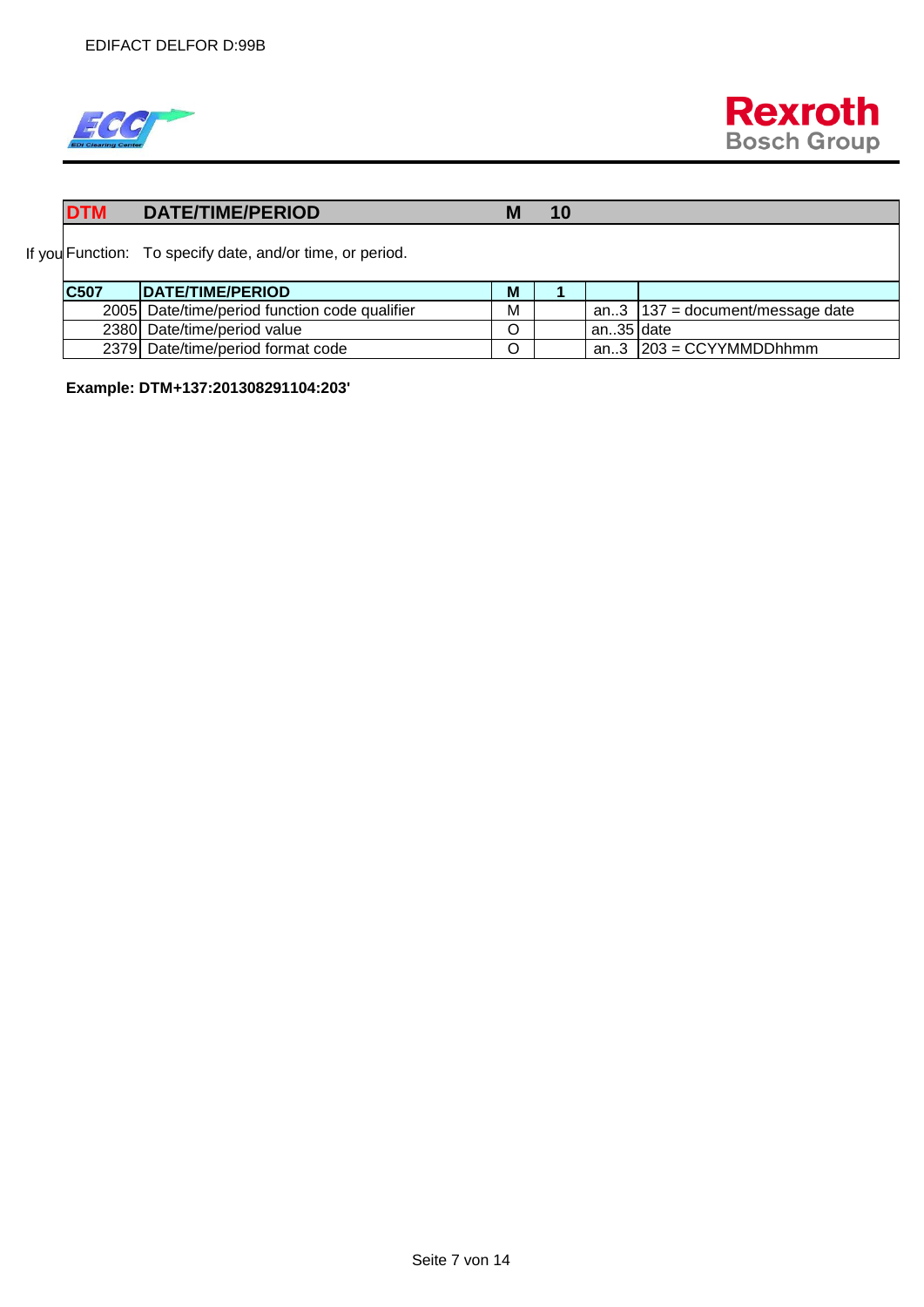



## **Segment Group: 2 (M)**

| <b>NAD</b>        | <b>NAME AND ADDRESS</b>                                          | M                       | 1            |             |                                 |
|-------------------|------------------------------------------------------------------|-------------------------|--------------|-------------|---------------------------------|
|                   | Function: To specify the name/address and their related function |                         |              |             |                                 |
|                   |                                                                  |                         |              |             |                                 |
| 3035              | PARTY FUNCTION CODE QUALIFIER                                    | M                       | 1            | an.3        | $(M) BY = buyer$                |
|                   |                                                                  |                         |              |             | $(M)$ SU = supplier             |
|                   |                                                                  |                         |              |             | $(M)$ CN = consignee            |
|                   |                                                                  |                         |              |             |                                 |
| C082              | <b>PARTY IDENTIFICATION DETAILS</b>                              | $\mathbf{o}$            | 1            |             |                                 |
|                   | 3039 Party identifier                                            | M                       |              |             | an35 1234567                    |
|                   | 1131 Code list qualifier                                         | $\circ$                 |              | an.3        |                                 |
|                   | 3055 Code list responsible agency code                           | $\circ$                 |              | an.3        | 91 (assigned by seller for BY)  |
|                   |                                                                  |                         |              |             | 92(assigned by buyer for CN/SU) |
|                   |                                                                  |                         |              |             |                                 |
| $\overline{C}058$ | <b>NAME AND ADDRESS</b>                                          | $\mathbf{o}$            | $\mathbf{1}$ |             |                                 |
|                   | 3124 Name and address line                                       | M                       |              | an35        |                                 |
|                   | 3124 Name and address line                                       | $\circ$                 |              | an35        |                                 |
|                   | 3124 Name and address line                                       | $\circ$                 |              | an35        |                                 |
|                   | 3124 Name and address line                                       | $\overline{0}$          |              | an35        |                                 |
|                   | 3124 Name and address line                                       | $\overline{0}$          |              | an35        |                                 |
|                   |                                                                  |                         |              |             |                                 |
| <b>C080</b>       | <b>PARTY NAME</b>                                                | $\mathbf{o}$            | $\mathbf{1}$ |             |                                 |
|                   | 3036 Party name                                                  | $\overline{\mathsf{M}}$ |              |             | an35 Bosch                      |
|                   | 3036 Party name                                                  | $\circ$                 |              | an35        |                                 |
|                   | 3036 Party name                                                  | $\circ$                 |              | an35        |                                 |
|                   | 3036 Party name                                                  | $\circ$                 |              | an35        |                                 |
|                   | 3036 Party name                                                  | $\overline{0}$          |              | an35        |                                 |
|                   | 3045 Party name format code                                      | $\circ$                 |              | an.3        |                                 |
|                   |                                                                  |                         |              |             |                                 |
| C059              | <b>STREET</b>                                                    | $\mathbf{o}$            | 1            |             |                                 |
|                   | 3042 Street and number/p.o. box                                  | M                       |              | an35 street |                                 |
|                   | 3042 Street and number/p.o. box                                  | O                       |              | an35        |                                 |
|                   | 3042 Street and number/p.o. box                                  | $\circ$                 |              | an35        |                                 |
|                   | 3042 Street and number/p.o. box                                  | $\circ$                 |              | an35        |                                 |
|                   |                                                                  |                         |              |             |                                 |
| 3164              | <b>CITY NAME</b>                                                 | $\circ$                 | 1            | an35        |                                 |
|                   |                                                                  |                         |              |             |                                 |
|                   |                                                                  |                         |              |             |                                 |
| 3229              | COUNTRY SUB-ENTITY IDENTIFICATION                                | $\circ$                 |              | an.9        |                                 |
|                   |                                                                  |                         |              |             |                                 |
| 3251              | POSTAL IDENTIFICATION CODE                                       | $\circ$                 | 1            |             | an17 $ zip\>code$               |
|                   |                                                                  |                         |              |             |                                 |
| 3207              | <b>COUNTRY NAME CODE</b>                                         | $\circ$                 | 1            | an.3        | $DE = Germany$                  |
|                   |                                                                  |                         |              |             | $FR = France$                   |
|                   |                                                                  |                         |              |             |                                 |
|                   |                                                                  |                         |              |             | (all Iso-Codes are valid)       |
|                   |                                                                  |                         |              |             |                                 |

**Example: NAD+BY+1234567::91+BOSCH'**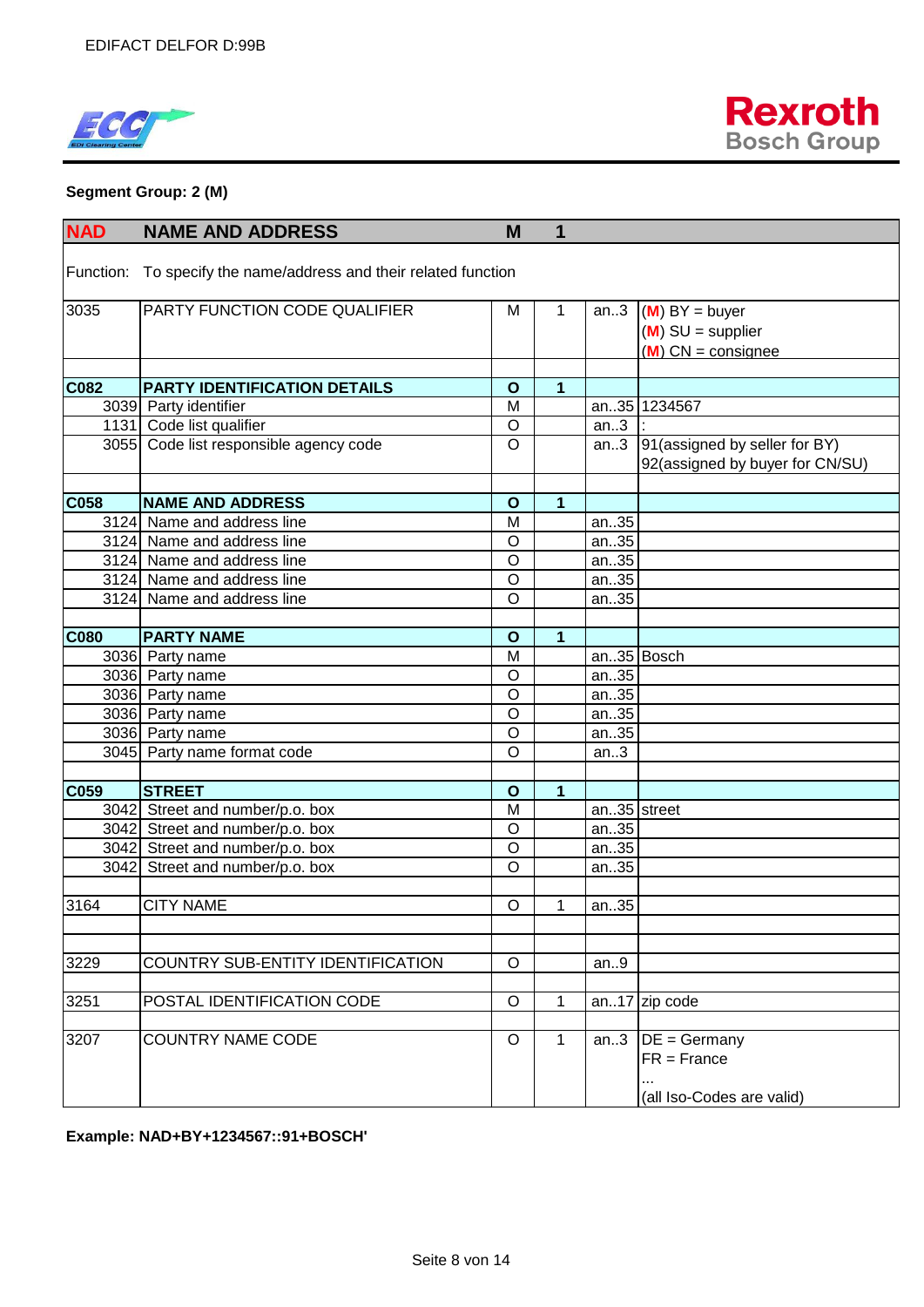



**Segment Group: 4 (M)**

| <b>SEQ</b> | <b>SEQUENCE DETAILS</b>                              | M        |         |     |
|------------|------------------------------------------------------|----------|---------|-----|
|            | Function: To identify a line item and configuration. |          |         |     |
| 1229       | ACTION REQUEST/NOTIFICATION DESCRIPTIO               | $\Omega$ | an3 139 | new |
|            |                                                      |          |         |     |

**Example: SEQ+39'**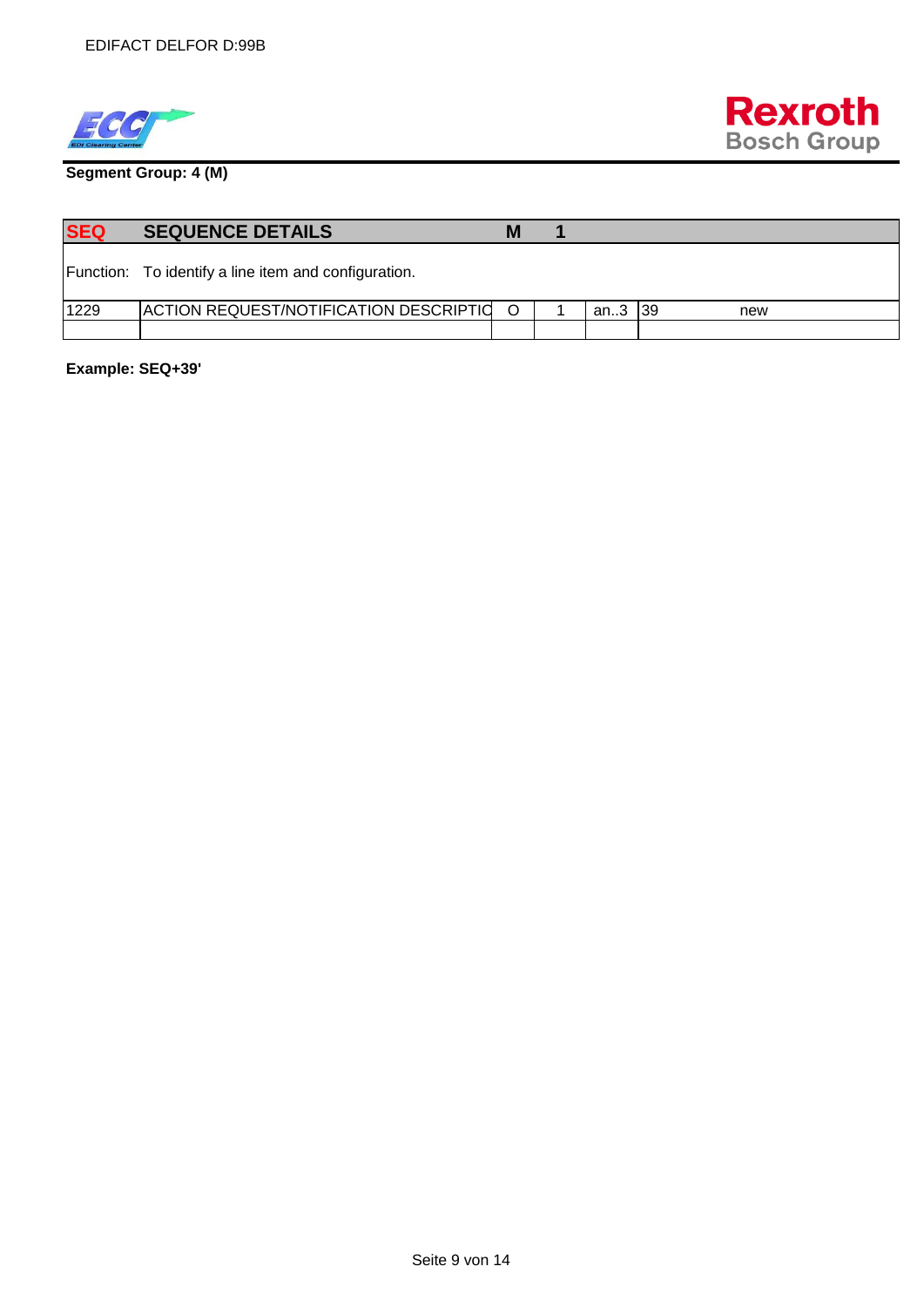



**Segment Group: 7 (M)**

| <b>LIN</b>       | <b>LINE ITEM</b>                                                            | M |            |                     |
|------------------|-----------------------------------------------------------------------------|---|------------|---------------------|
|                  | Function: To specify additional or substitutional item identification codes |   |            |                     |
| 1082             | <b>LINE ITEM NUMBER</b>                                                     | O | an $6$     |                     |
| 1229             | <b>ACTION REQUEST</b>                                                       | O | an.3       |                     |
| C <sub>212</sub> | <b>ITEM NUMBER IDENTIFICATION</b>                                           | O |            |                     |
|                  | 7140 Item number                                                            | O |            | an35 article number |
|                  | 7143 Item type identification code                                          | O | an3 $ BP $ | buyer's part number |
|                  | 1131 Code list identification code                                          | O | an.3       |                     |
|                  | 3055 Code list responsible agenca code                                      | O | an. $3$ 92 | assigned by buyer   |

**Example: LIN+++10038712:BP::92'**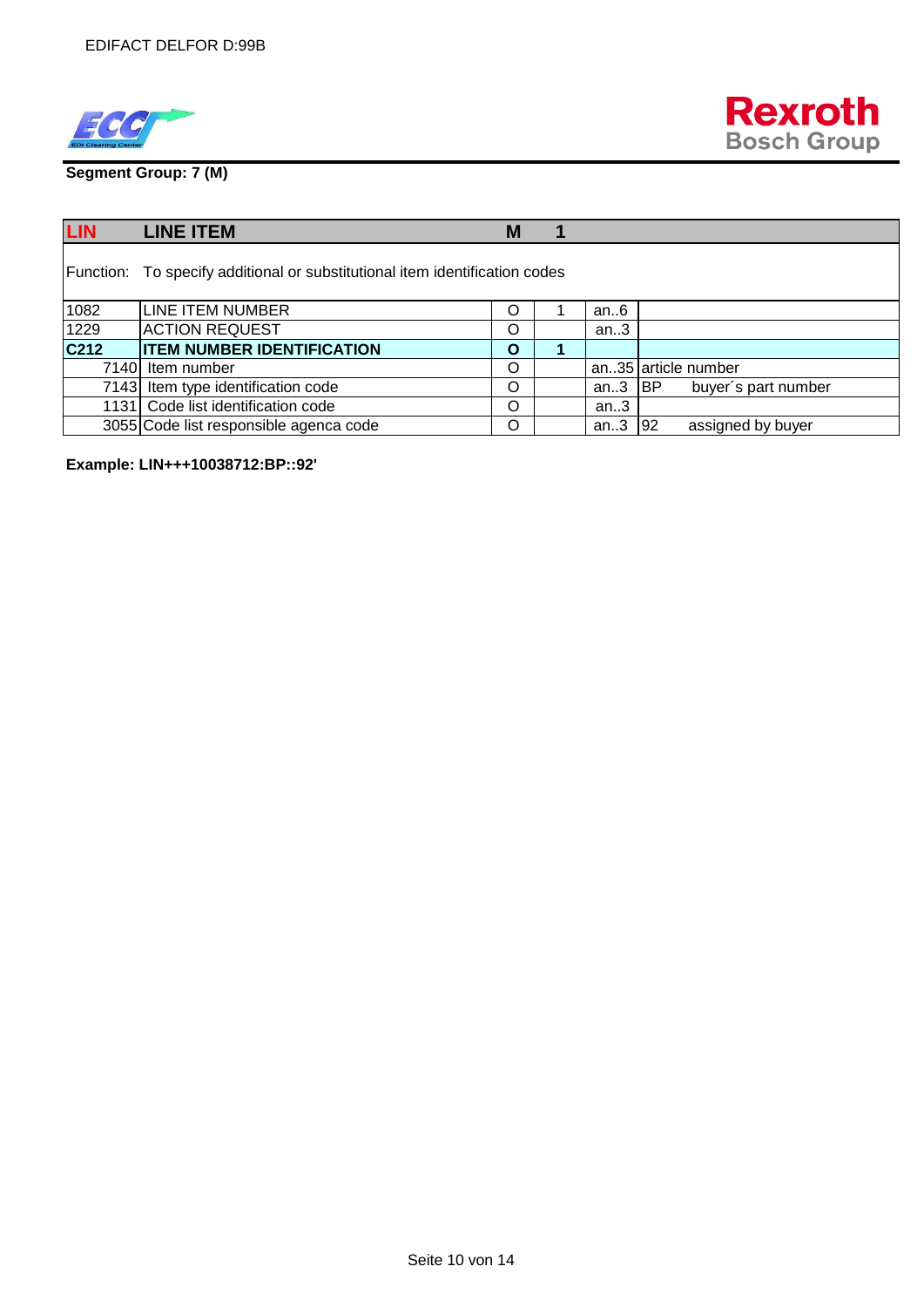



**Segment Group: 8 (M) Segment Group: 13 (M)**

| <b>RFF</b> | <b>ADDITIONAL PRODUCT ID</b>           | M |        |                                                                                                                                  |
|------------|----------------------------------------|---|--------|----------------------------------------------------------------------------------------------------------------------------------|
|            | Function: To specify a reference.      |   |        |                                                                                                                                  |
| C506       | <b>REFERENCE</b>                       | M |        |                                                                                                                                  |
|            | 1153 Reference function code qualifier | M |        | an3 $ION = order number$<br>UCN = Unique consignment<br>reference number<br>COF = Call off order number<br>(Sequenced JIT Calls) |
|            | 1154 Reference identifier              | O |        | an35 5500058126                                                                                                                  |
|            | 1156 Line number                       | O | an $6$ | 00010                                                                                                                            |

### **Example: RFF+ON:5500058126:00010'**



# **Rexroth Bosch Group**

**Segment Group: 10 (M)**

| <b>LOC</b> | <b>PLACE/LOCATION IDENTIFICATION</b>                       | M        |   |          |                                       |
|------------|------------------------------------------------------------|----------|---|----------|---------------------------------------|
| Function   | To identify a place or a location and/or related locations |          |   |          |                                       |
| 3227       | <b>LOCATION FUNCTION CODE QUALIFIER</b>                    | м        |   | an3 $11$ | $=$ Place of discharge                |
|            |                                                            |          |   |          | 159 = Additional internal destination |
|            |                                                            |          |   |          |                                       |
| C517       | <b>LOCATION IDENTIFICATION</b>                             | $\Omega$ | 1 |          |                                       |
|            | 3225 Location name code                                    | O        |   |          | an25 ID of place of discharge         |
| 1131 I     | Code list identification code                              | O        |   | an.3     |                                       |
|            | 3055 Code list responsible agency code                     | O        |   | an.3     |                                       |
|            | 3224 Location name                                         | $\Omega$ |   | an256    |                                       |

**Example: LOC+11+W411'**



# **Segment Group: 12 (M)**

| <b>QTY</b>       | <b>ADDITIONAL PRODUCT ID</b>               | M |  |                                                        |
|------------------|--------------------------------------------|---|--|--------------------------------------------------------|
|                  | Function: To specify a pertinent quantity. |   |  |                                                        |
| C <sub>186</sub> |                                            |   |  |                                                        |
|                  | <b>QUANTITY DETAILS</b>                    | M |  |                                                        |
|                  | 6063 Quantity type code qualifier          | M |  |                                                        |
|                  |                                            |   |  | an3 $52 =$ quatity per pack<br>113 = delivery quantity |
|                  |                                            |   |  |                                                        |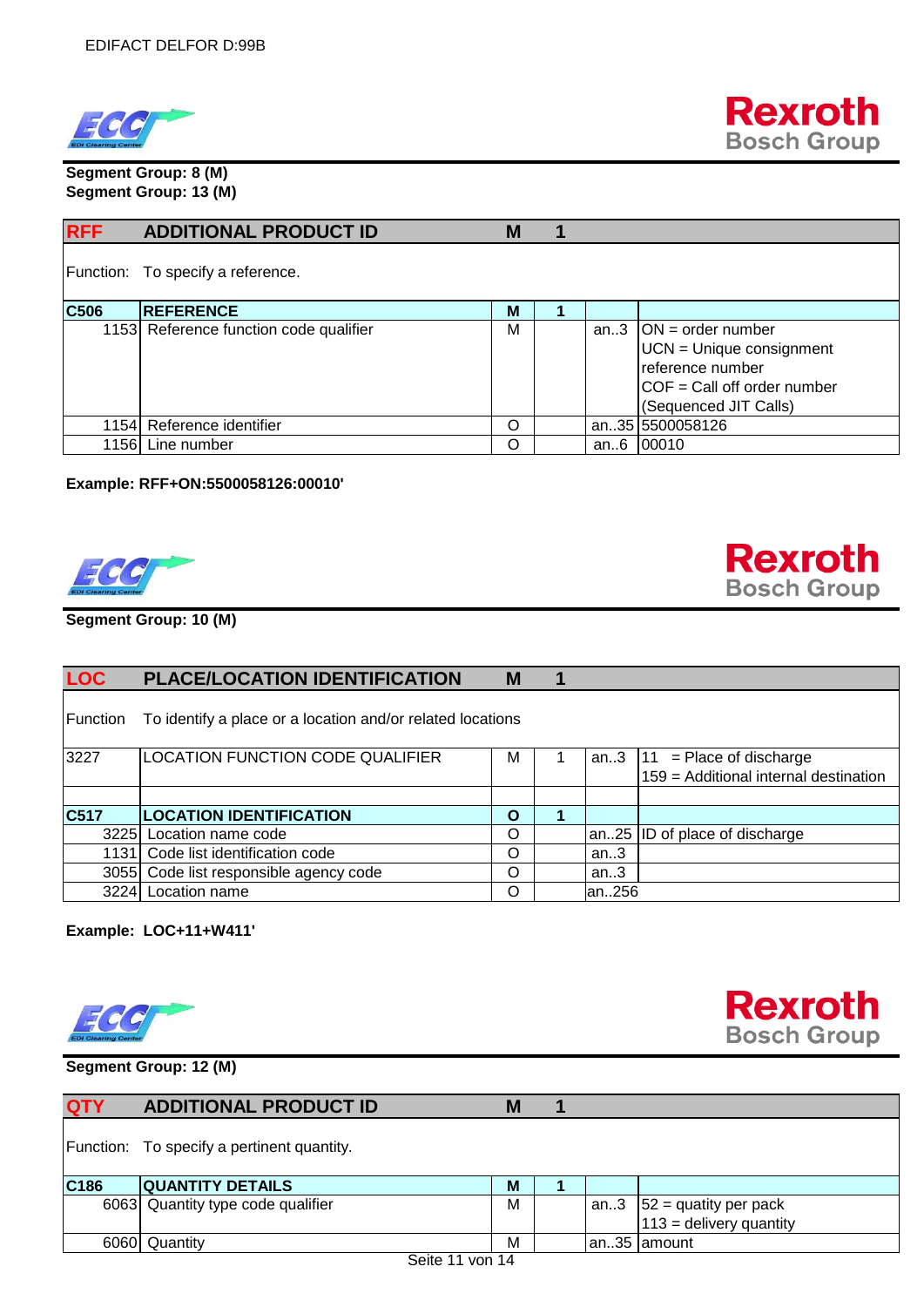| 641 | unit code<br>Measurement | . . | `anJ | ാല<br>piece<br>–<br>◡∟ |
|-----|--------------------------|-----|------|------------------------|
|     |                          |     |      |                        |

## **Example: QTY+113:200:PCE'**



**Rexroth Bosch Group** 

**Segment Group: 12 (M)**

| <b>DTM</b> | <b>DATE/TIME/PERIOD</b>                            | M |           |                                          |
|------------|----------------------------------------------------|---|-----------|------------------------------------------|
|            | Function: To specify date, and/or time, or period. |   |           |                                          |
| C507       | DATE/TIME/PERIOD                                   | M |           |                                          |
|            | 2005 Date/time/period function code qualifier      | M |           | an3 $ 2$ = Delivery date/time, requested |
|            | 2380 Date/time/period value                        | O | an35 date |                                          |
|            | 2379 Date/time/period format code                  | O |           | an3 $102 = YYYYMMDD$                     |

## **Example: DTM+2:20130827:102'**





## **Segment Group: 8 (M) Segment Group: 13 (M)**

| <b>RFF</b> | <b>REFERENCE</b>                       | M |  |                                     |
|------------|----------------------------------------|---|--|-------------------------------------|
|            | Function: To specify a reference.      |   |  |                                     |
| C506       | <b>REFERENCE</b>                       | M |  |                                     |
|            | 1153 Reference function code qualifier | M |  | an3 $\textsf{ICW}$ = package number |
|            | 1154 Reference identifier              | O |  | an35 0000075352                     |

**Example: RFF+CW:0000075352'**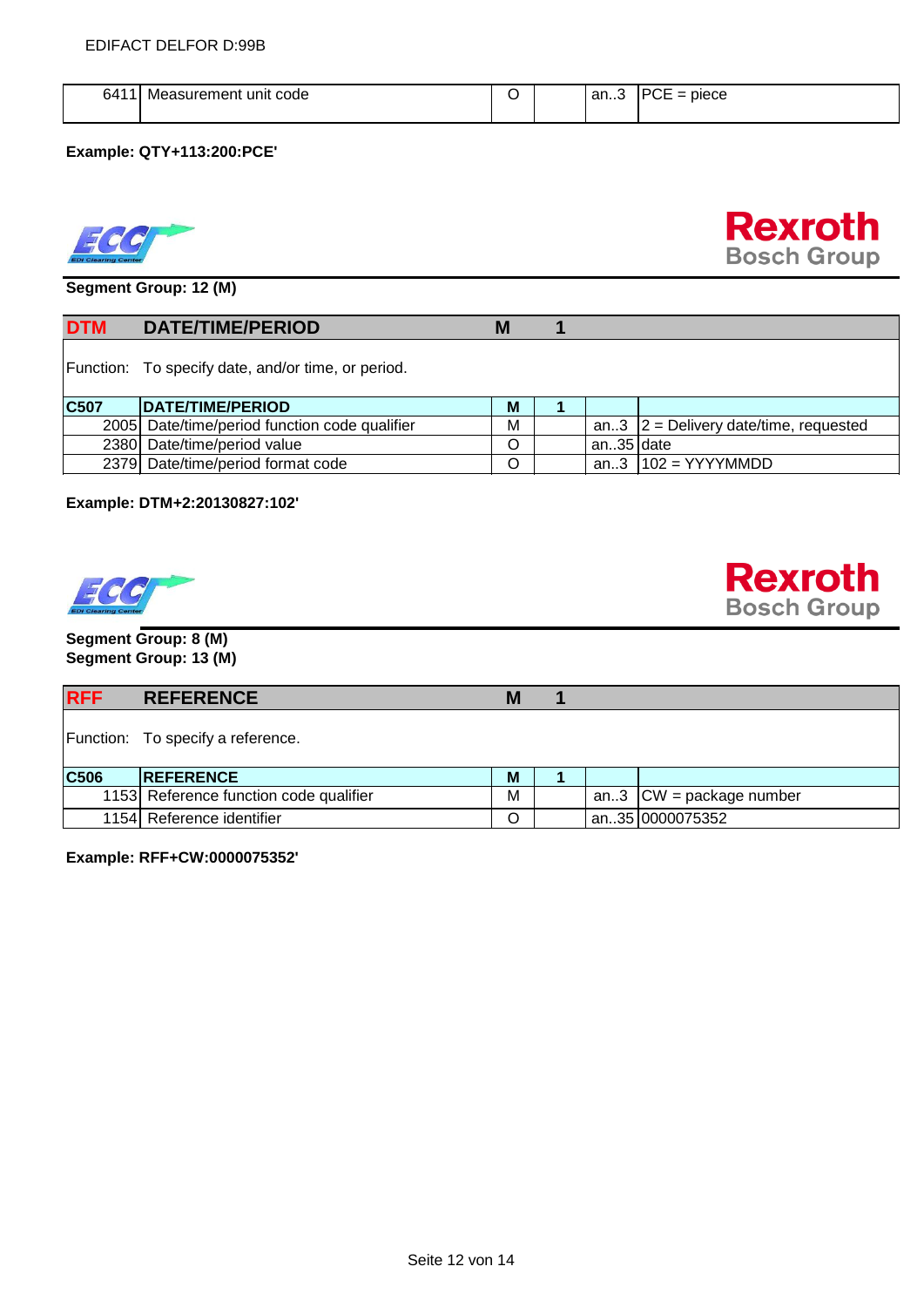

| <b>UNT</b> | <b>Message trailer</b>                                   | M |     |                                      |
|------------|----------------------------------------------------------|---|-----|--------------------------------------|
|            | Function: To end and check the completeness of a message |   |     |                                      |
| 0074       | <b>INUMBER OF SEGMENTS IN THE MESSAGE</b>                | M | In6 | number of segments                   |
|            |                                                          |   |     |                                      |
| 0062       | <b>IMESSAGE REFERECNCE NUMBER</b>                        | М |     | Jan14   message reference (like UNH) |

**Example: UNT+18+00002406000001'**